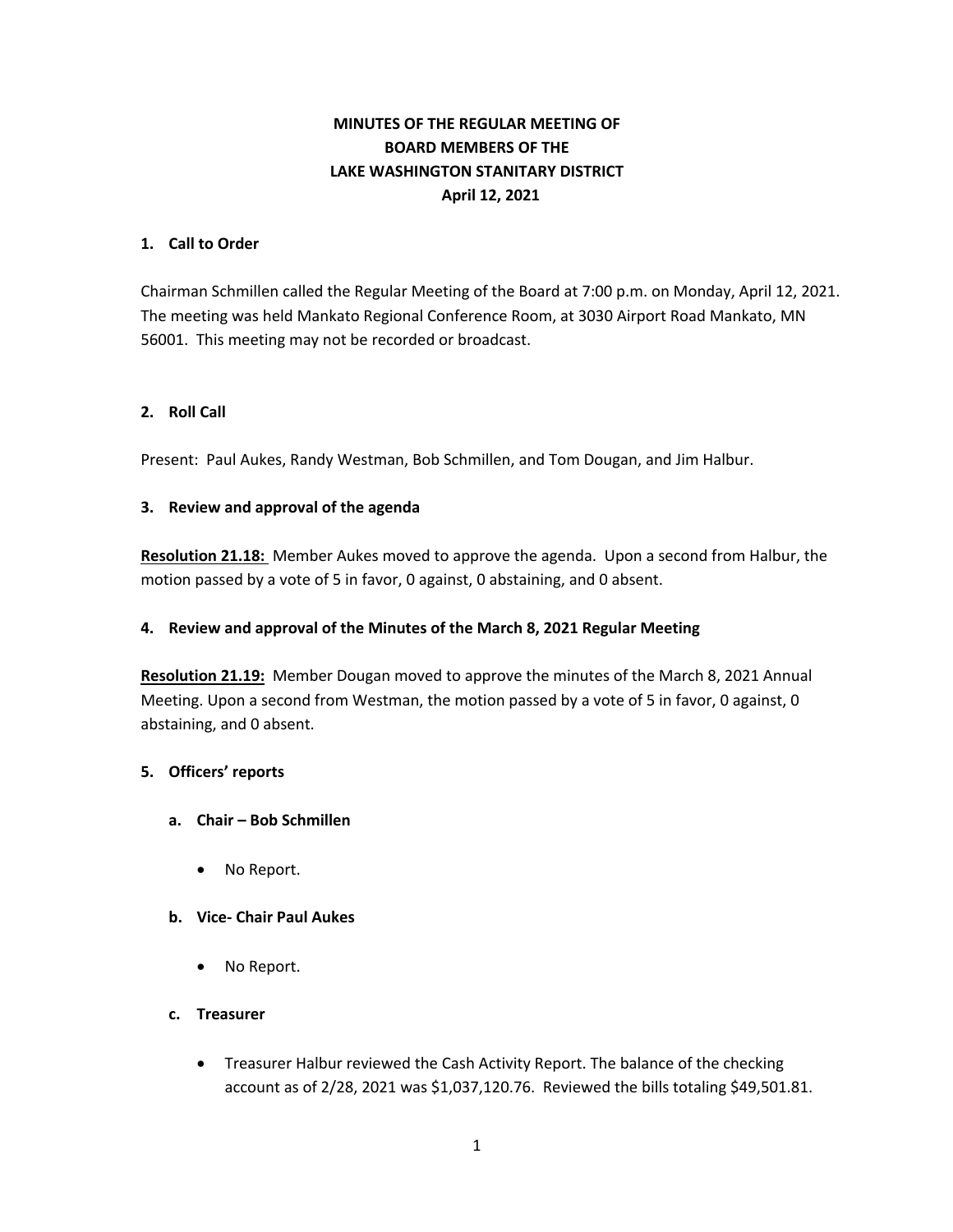**Resolution 21.20:** Halbur moved to approve the report and pay the bills as amended. Upon a second from Aukes, the motion passed by a vote of 5 in favor, 0 against, 0 abstaining, and 0 absent.

- The Balance of the checking account after the bills are paid, deposits, and payroll deductions are made will be \$1,035,510.51.
- Reviewed March 31, 2021 financial statements.

**Resolution 21.21:** Halbur moved to approve the March 31, 2021 Balance Sheet and Income Statements. Upon a second from Dougan, the motion passed by a vote of 5 in favor, 0 against, 0 abstaining, and 0 absent.

## **d. Secretary**

No Report.

## **6. Open forum for Constituents**

• None.

## **7. Old Business**

- a. **Engineering**
	- No report.
- b. **System Maintenance**
	- No maintenance issues currently.
- c. **Review 2021 Calendar of Events**
	- Reviewed Calendar with no change needed at this time.
- d. **Other**
	- None.